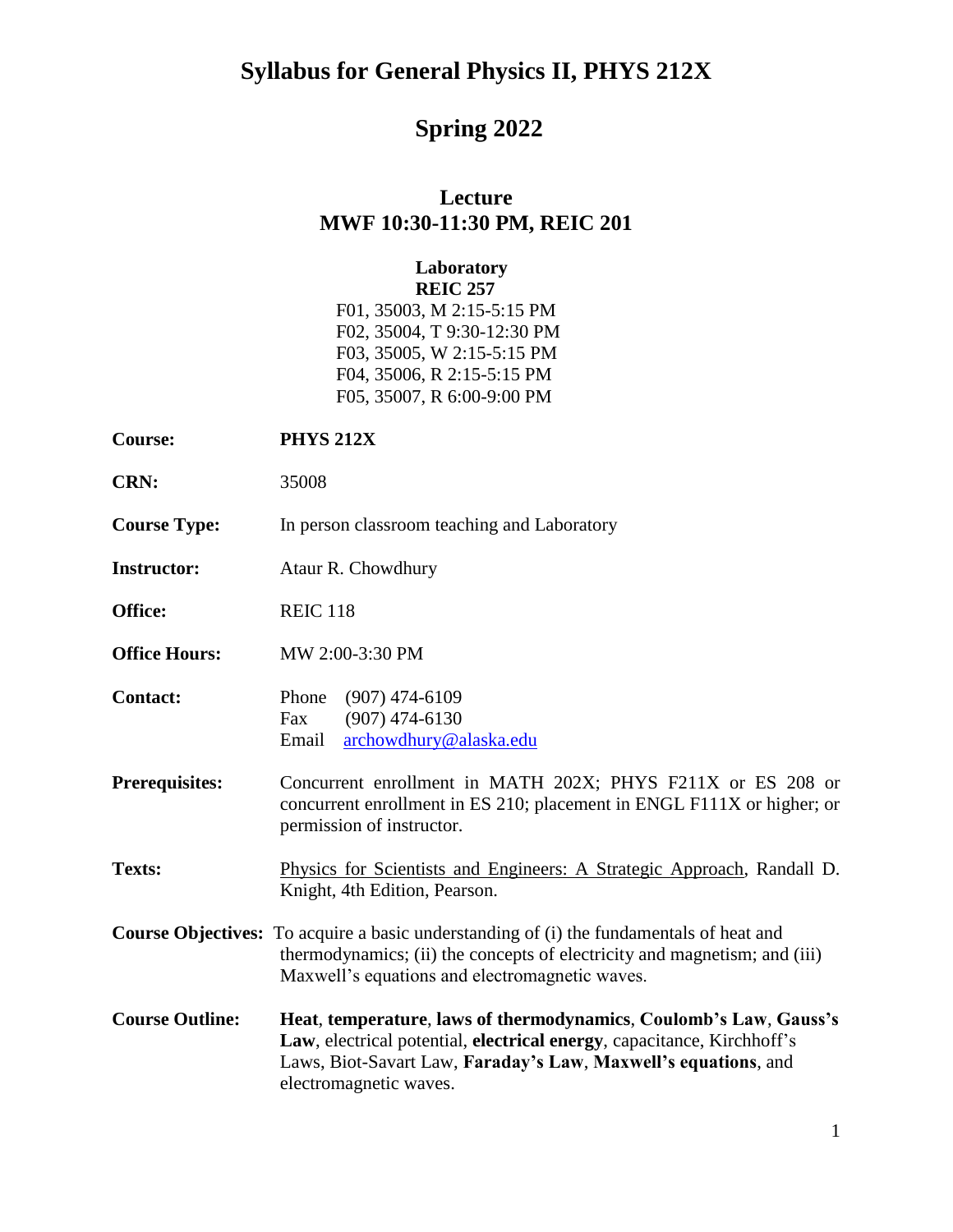### **Spring 2022**

The **highlighted** topics will form the major focus of this course, and the students will be assessed for the mastery of these concepts through homework, quizzes, labs, and tests.

### **Student Learning Outcomes:**

- 1. Understand the basics of heat and thermodynamics.
- 2. Apply thermodynamic laws to physical problems.
- 3. Understand the basic concepts of electricity and magnetism.
- 4. Learn how to build and analyze simple electric circuits.
- 5. Acquire basic knowledge of Maxwell's equations and their simple applications.
- 6. Describe the societal relevance of physics and its connection to other fields of science.
- 7. Ability to safely use basic laboratory equipment, to develop a testable hypothesis, to systematically collect and analyze data, and to report and interpret experimental results.

**Instructional methods**: Interactive lecture based instruction

| <b>Credits:</b> |  | 4 credits: 3 hr. of lecture, and 3 hr. of lab per week. |
|-----------------|--|---------------------------------------------------------|
|-----------------|--|---------------------------------------------------------|

**Help Session:** Help with homework and lab is available through the teaching assistants (TAs) during the hours posted on the door of REIC 122.

MTWR: TBA (REIC 122)

Additional help with homework is available through the instructor during his designated office hours.

### **Course Requirement and Policies:**

#### Class Attednence:

For a better understanding of the course material attendance and participation in classroom activities are very important. This particular course is generally regarded as one of the basic courses that deal with the fundamentals of classical physics, and it is highly expected that the students will commit themselves to attend the class regularly. There will be supplemental materials for this course and the students will be held responsible for all the materials that will be brought in from outside the text. The students will be expected to take part in meaningful discussion and ask questions to better comprehend the subject material. **It is highly expected that the students will cause least disruption of class activities by showing up before the class starts, not leaving the**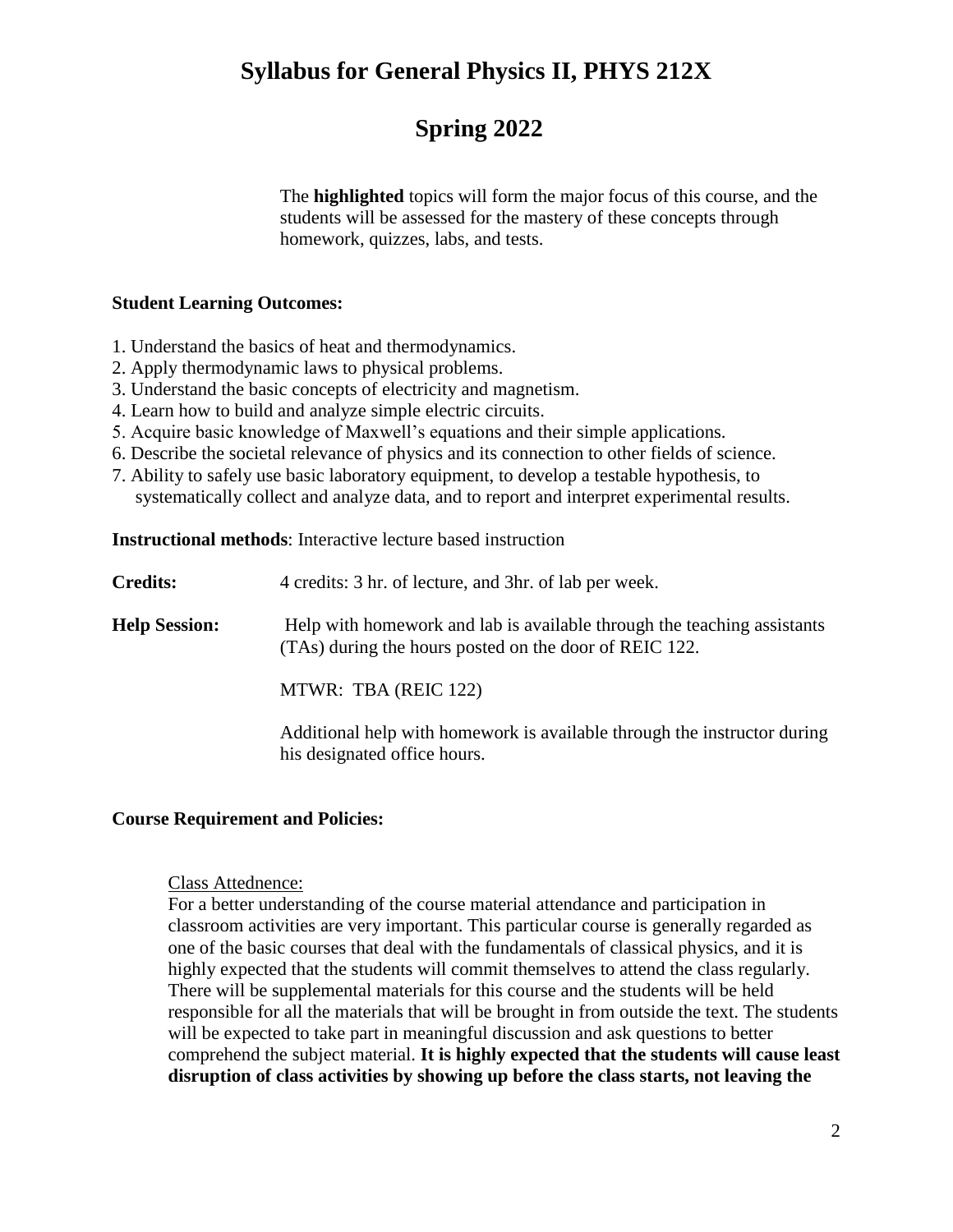# **Spring 2022**

### **class before it stops, keeping cell phones in silent mode, and refraining from talking during the class.**

### Homework:

On the average, 8-12 problems/exercises/questions will be assigned each week on Fridays. The homework will be due back by 5:00 PM on Fridays the following week. There is a designated drop-box for PHYS 212X homework inside Physics office (REIC 102). NO LATE HOMEWORK WILL BE ACCEPTED. NO EXCEPTIONS (barring emergencies and extreme situations). Group work is highly encouraged for solving problems, and for additional help with the homework the students are most welcome to consult the instructor during the office hour or any other time by prior appointment. Any homework you submit should reflect you own best effort. Copying of homework is absolutely not acceptable and will result in a grade of zero for the assignment.

Quizzes: There will be one quiz every week of the semester on Fridays, except the first week and the week of the midterm. These quizzes will be administered during the last 15- 20 minutes of the class and are designed to test students understanding of the subject material covered during the preceding week. The quiz may include problems similar to the homework, those worked out in class, and may also include 'intuitive' question pertaining to the subject material covered during the previous week. **Make-up quizzes, for valid reasons, may be arranged with approval from the instructor.**

#### Examinations:

There will be a midterm examination (February 21, Monday, 10:30-11:30 AM) and a final comprehensive examination (April 28, Thursday, 10:15-12:15) for this course. Examinations will consist of, in most part, material similar to those in the homework, quizzes, and those covered in class. Midterm will cover the material covered in class and homework prior to the date of test, and the final will be comprehensive and will include all material covered in the semester, with more weight on material covered after the midterm. **Make-up exams, for valid reasons, may be arranged with approval from the instructor.**

#### Laboratory:

The laboratory is an integral part of this course, and each student must register for and attend the lab section and perform all ten labs that are listed in this handout. All labs and reports must be completed. Every effort must be made to make up a lab during the same week if possible. Last week of the semester would be set aside for makeup lab. Lab reports must be turned in on time, any lab turned in late will get deducted 20% for each week after the date it is due. A PASSING GRADE IN THE LAB IS REQUIRED TO PASS THE COURSE. For details about the lab, please consult the lab policy posted on the blackboard by the lab instructor Beth Robert.

#### Paper: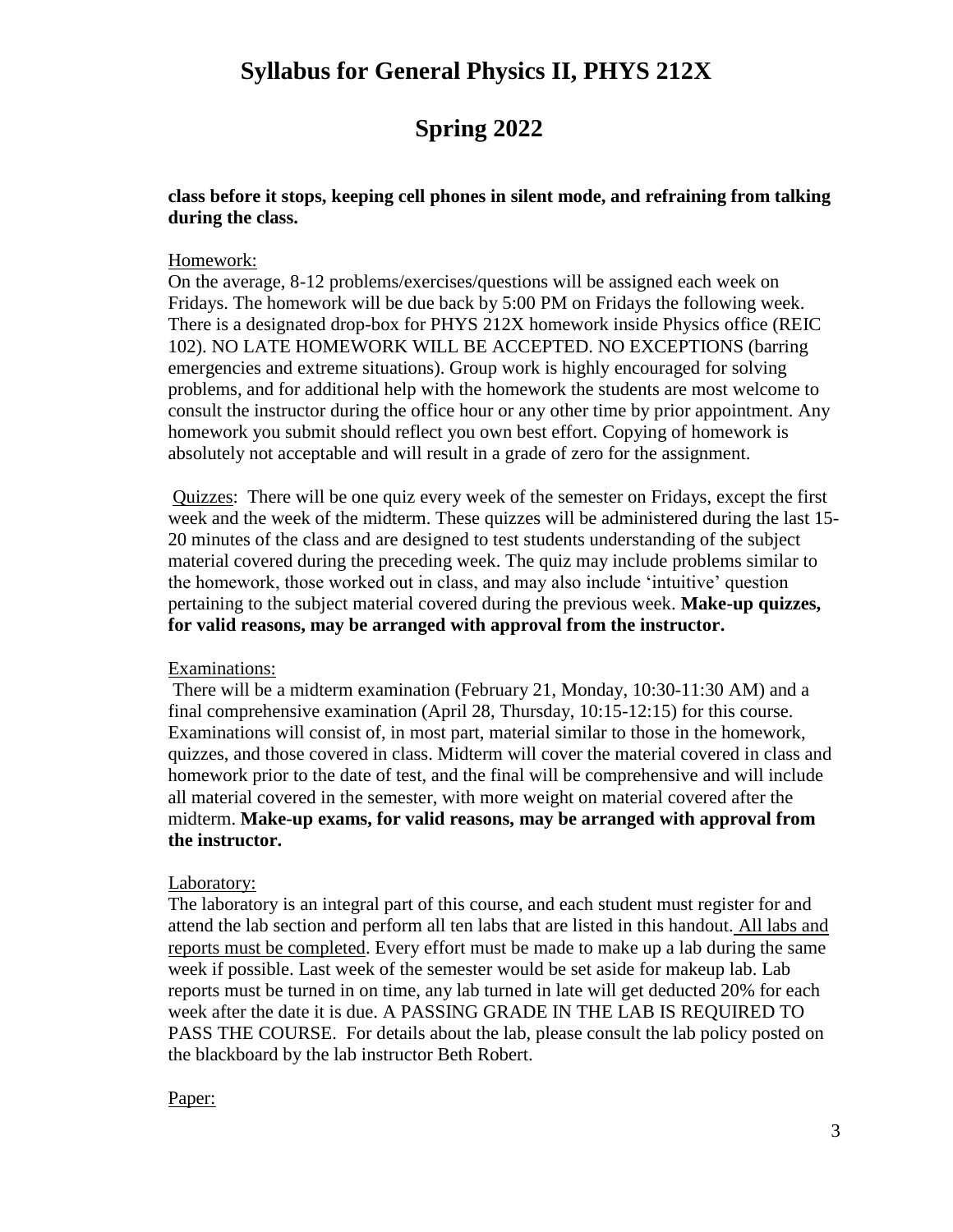### **Spring 2022**

PHYS 212X is one of the core courses under the natural science component of UAF Core Curriculum, and the intended goal of any natural science core courses is to prepare students for lifelong learning in natural sciences. The basic premise of these courses is to educate our students for making decisions based on "scientific method" and this entails making informed decision based on experimental observations. For this course, the students will learn this method by doing hands-on laboratory exercises during their laboratory sessions. The students will collect data, perform statistical analysis of the data, and draw conclusions following "scientific method" that is appropriate for physics and perhaps for all physical sciences.

A second expectation of Core courses, the so called "science and society", is related to scientific knowledge as it applies to public policies and issues. The students will be exposed to some illustrative examples in class to study the interplay between sound scientific knowledge and resulting public policies. These examples should help students with decision-making processes that involve scientific data, and should help to sharpen their abilities as how to scientific knowledge applies to develop public issues/policies and how some of the policies/issues were put in place without any sound scientific reasoning. Every student, working individually or in groups, will pick a topic of highly debated current societal issues that relate to physics, such as global warming, nuclear energy, etc, discuss both pros and cons of the issue based on scientific data, and draw conclusion about public policy of such an issue. A detailed outline of the paper will be provided later during the semester.

#### Academic Honesty:

UAF expects and requires academic honesty from all members of the University community, and takes any act of plagiarism and cheating seriously. It is expected that all assignments, including homework and reports, that are turned in for this course must the original work of the individual student. Failure to comply with this policy will result in penalty as stipulated under UAF regulations.

#### **Course Evaluation:**

The final grade for this course will based on student's performance on homework and final, and will be weighted as follows.

| Homework | 17%  |
|----------|------|
| Lab      | 15%  |
| Paper    | 10%  |
| Quizzes  | 18%  |
| Midterm  | 15%  |
| Final    | 25%  |
| Total    | 100% |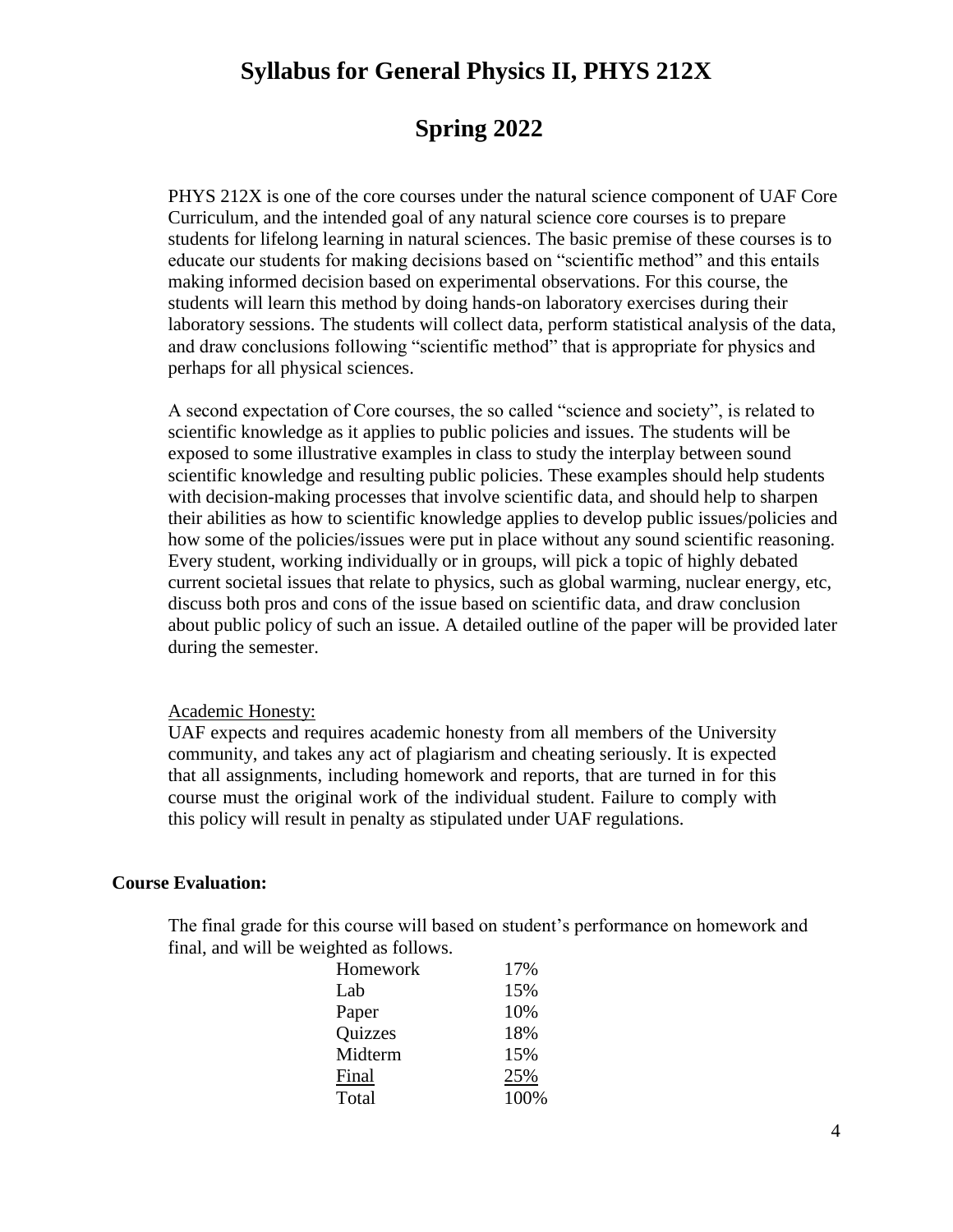# **Spring 2022**

The final grading for this course will be based on a curve. For a given score, your letter grade will not be lower than what it would be expected based on standard grading scale  $(90-100 = A$ ,  $80-90 = B$ , etc.). Allowed grades are limited to letter grades A,B,C,D,F,I,BN, and no plus-minus grades will be given for this course.

Incomplete Grade Policy: "The letter "I" (Incomplete) is a temporary grade used to indicate that the student has satisfactorily completed (C or better) the majority of work in a course but for personal reasons beyond the student's control, such as sickness, has not been able to complete the course during the regular semester. Negligence or indifference are not acceptable reasons for an "I" grade."

### **Student Protections and Services:**

**COVID-19 Essentials:** Because of COVID-19, University has put in place some mandatory procedures to adhere to. All student are encouraged to observe these rules to ensure a safe environment for all of us for a successful fall semester. I request all of you to do the following:

- 1) Wear mask during class,
- 2) Maintain social distancing in class,
- 3) Use designated doors for entering and exiting,
- 4) Try to sit at the same place in class (for tracing),
- 5) Check updates about COVID-19 on the website listed below on a regular basis.

#### https**://sites.google.com/alaska.edu/coronavirus/uaf/uaf-students?authuser=0**

Further, students are expected to adhere to the university's policies, practices, and mandates and are subject to disciplinary actions if they do not comply.

**Protection:** Every qualified student is welcome in my classroom. Students at this university are protected against sexual harassment and discrimination (Title IX), and minors have additional protections. As required, if I notice or am informed of certain types of misconduct, then I am required to report it to the appropriate authorities. For more information on your rights as a student and the resources available to you to resolve problems, please go the following site: [www.uaf.edu/handboo](https://www.google.com/url?q=http://www.uaf.edu/handbook/&sa=D&ust=1538527369509000&usg=AFQjCNESuscYx56iZOeUMYOtsncUgPcg9A)

UA is an AA/EO employer and educational institution and prohibits illegal discrimination against any individual: [alaska.edu/nondiscrimination.](https://www.google.com/url?q=http://alaska.edu/nondiscrimination&sa=D&ust=1538527369514000&usg=AFQjCNHjkyq0V2-h5XgnHGAvdWESjUm5bw)

**Services:** As needed, I am happy to work with you, disability services, veterans' services, rural student services, etc to find reasonable accommodations.

**Effective communication:** Students who have difficulties with oral presentations and/or writing are strongly encouraged to get help from the UAF Department of Communication's Speaking Center (907-474-5470, [speak@uaf.edu\)](mailto:speak@uaf.edu) and the UAF English's Department's Writing Center (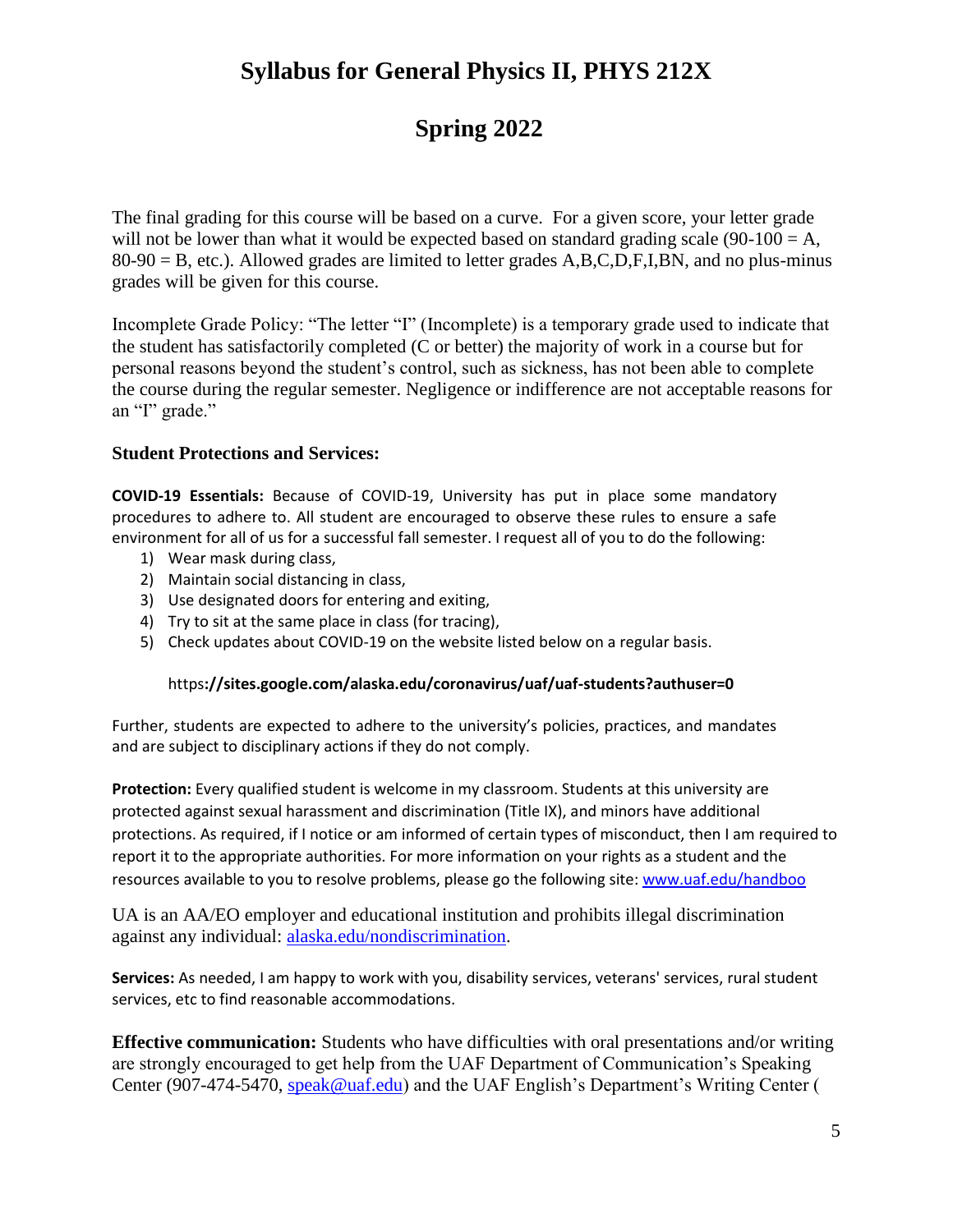## **Spring 2022**

907-474-5314, Gruening 8th floor), and/or CTC's Learning Center (604 Barnette st, 907-455- 2860).

### **General Remarks**

*"Physics is just the refinement of everyday thinking,"* A. Einstein

Physics is the subject that requires you to think and ponder. Physics is not mathematics, but it does require mathematics to make it useful. In order for you to succeed in this course you may pay heed to the following suggestions.

- 1. Read the chapter before it is discussed in class so that you know the material and know what questions to ask for clarification.
- 2. Start your homework on day one so that you have ample time to think about the questions and get the help you need.
- 3. Think the problems through and follow the logical sequence to get the result.
- 4. Do not hesitate to ask for help. We wish all of you to excel and we are here to help.

### Tentative Schedule

### Lecture, Reading, Quizz and Exam

| Dates   | Topics                                  | <b>Reading Assignment</b> |
|---------|-----------------------------------------|---------------------------|
| Jan. 10 | syllabus, scope                         |                           |
| 12      | temperature                             | Ch 18: sections $1-3$     |
| 14      | heat and energy                         | $Ch. 18: sections 4-6$    |
| 17      | <b>AK Civil Rights Day (no classes)</b> |                           |
| 19      | ideal gases                             | $Ch$ 19: sections 1-4     |
| 21      | first law, calorimetry                  | $Ch$ 19: sections 5-8     |
| 24      | pressure, temperature<br>Ouiz#1         | $Ch$ 20: sections 1-3     |
| 26      | thermal interaction                     | $Ch$ 20: sections 4-6     |
| 28      | second law of thermodynamics            | $Ch. 21: sections 1-2$    |
| 31      | heat engine                             | $Ch$ 21: sections 3-4     |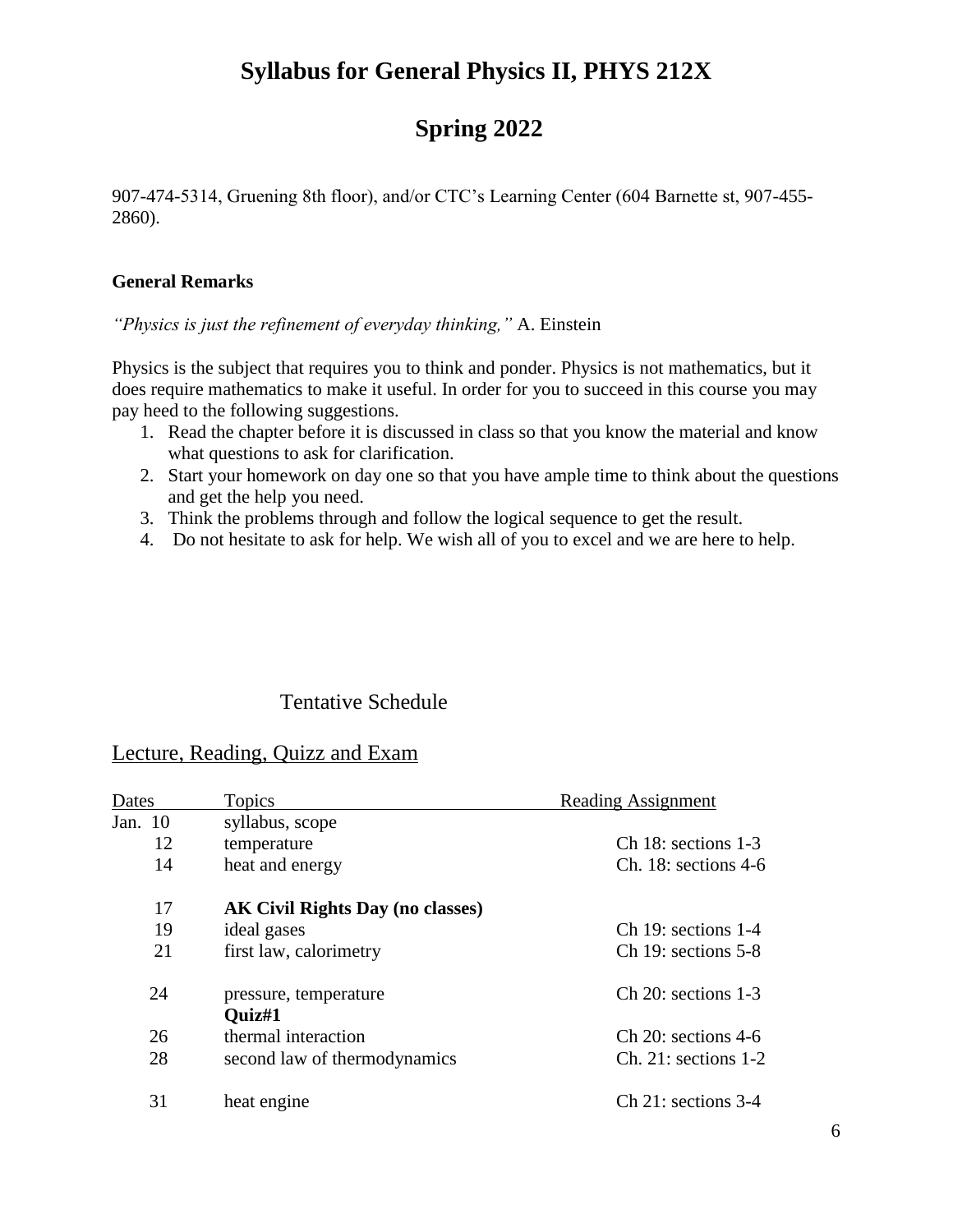# **Spring 2022**

|          | Quiz#2                                         |                         |
|----------|------------------------------------------------|-------------------------|
| Feb. 2   | carnot engine                                  | $Ch$ 21: sections 5-6   |
| 4        | electric charge                                | $Ch$ 22: sections 1-3   |
| 7        | Coulomb's law                                  | $Ch$ 22: sections 4-5   |
|          | Quiz#3                                         |                         |
| 9        | electric field                                 | $Ch$ 23: sections 1-2   |
| 11       | electric field calculation                     | $Ch$ 23: sections 3-5   |
| 14       | charges in electric field                      | $Ch$ 23: sections 6-7   |
|          | Quiz#4                                         |                         |
| 16       | electric flux, Gauss's law                     | $Ch$ 24: sections 1-3   |
| 18       | applications of Gauss's law                    | $Ch$ 24: sections 4-6   |
| 21       | <b>Midterm</b>                                 | $Ch(18-24)$             |
| 23       | electric potential                             | $Ch$ 25: sections 1-3   |
| 25       | potential of charge distributions              | $Ch$ 25: sections 4-5   |
| 28       | potential energy<br>Quiz#5                     | $Ch$ 25: sections 6-7   |
| Mar. $2$ | electric field and potential                   | $Ch$ 26: sections 1-4   |
| 4        | capacitors, electrical energy                  | $Ch$ 26: sections 5-6   |
| 7        | Spring Break (no classes)                      |                         |
| 9        | Spring Break (no classes)                      |                         |
| 11       | Spring Break (no classes)                      |                         |
| 14       | dielectrics<br>Quiz#6                          | $Ch$ 26: sections 6-7   |
| 16       | current and resistance                         | $Ch$ 27: sections 1-3   |
| 18       | Ohm's law                                      | Ch $27:$ sections $4-5$ |
| 21       | electric circuits, Kirchhoff's rules<br>Quiz#7 | $Ch$ 28: sections 1-2   |
| 23       | basic de circuits                              | $Ch$ 28: sections 3-4   |
| 25       | basic circuits, power                          | Ch 28: sections 5-7     |
| 28       | electric power, RC circuits<br>Quiz#8          | Ch 28: sections 8-9     |
| 30       | magnetism, magnetic field                      | Ch 29: sections         |
| Apr. 1   | Ampere's law                                   | Ch 29: sections 4-6     |
|          |                                                |                         |